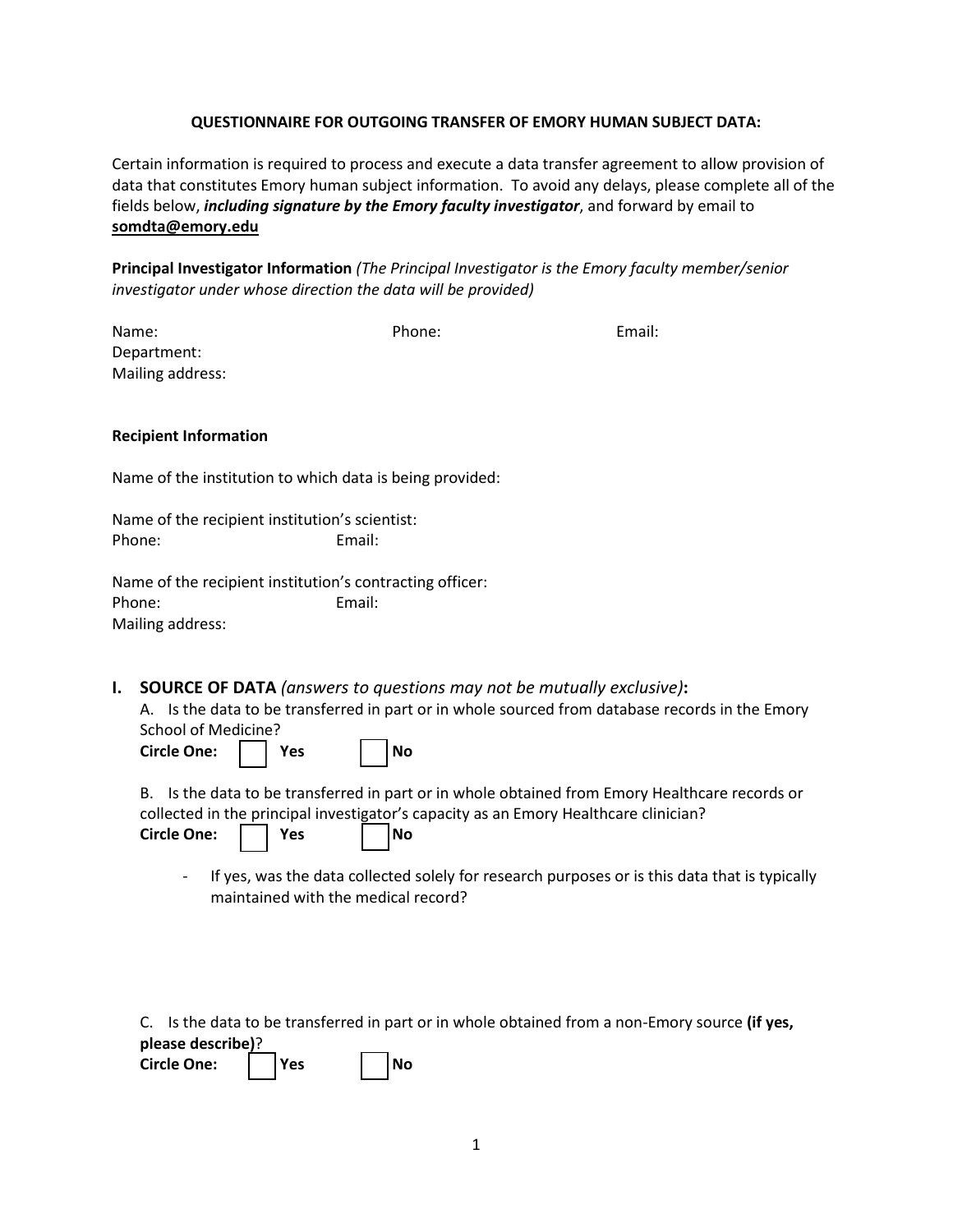## **II. DESCRIPTION OF DATA:**

A. Please generally describe the data to be transferred.

## B. Is the data de-identified in accordance with HIPAA? Circle one:  $\vert$  | YES | | NO

# **In order to qualify as completely de-identified, there must be no actual knowledge that the information to be shared could be used alone or in combination with other information to identify an individual, and the data must be stripped of the following elements:**

- 1. Names
- 2. Postal Address:

All geographic subdivisions smaller than a State, including street address, city, county, precinct, zip code, and their equivalent geocodes, except for the initial three digits of a zip code if, according to the current publicly available data from the Bureau of the Census:

- a. The geographic unit formed by combining all zip codes with the same three initial digits contains more than 20,000 people; and
- b. The initial three digits of a zip code for all such geographic units containing 20,000 or fewer people is changed to 000.

#### 3. Dates

- a. All elements of dates (except year) for dates directly related to an individual, including birth date, admission date, discharge date, date of death, etc.; and
- b. all ages over 89 and all elements of dates (including year) indicative of such age, except that such ages and elements may be aggregated into a single category of age 90 or older;
- 4. Telephone numbers
- 5. Fax numbers
- 6. Email addresses
- 7. Social security numbers
- 8. Medical record numbers
- 9. Health plan beneficiary numbers
- 10. Account numbers
- 11. Certificate/license numbers
- 12. Vehicle identifiers and serial numbers
- 13. Device identifiers and serial numbers
- 14. Name of relative
- 15. Web URLs
- 16. IP addresses